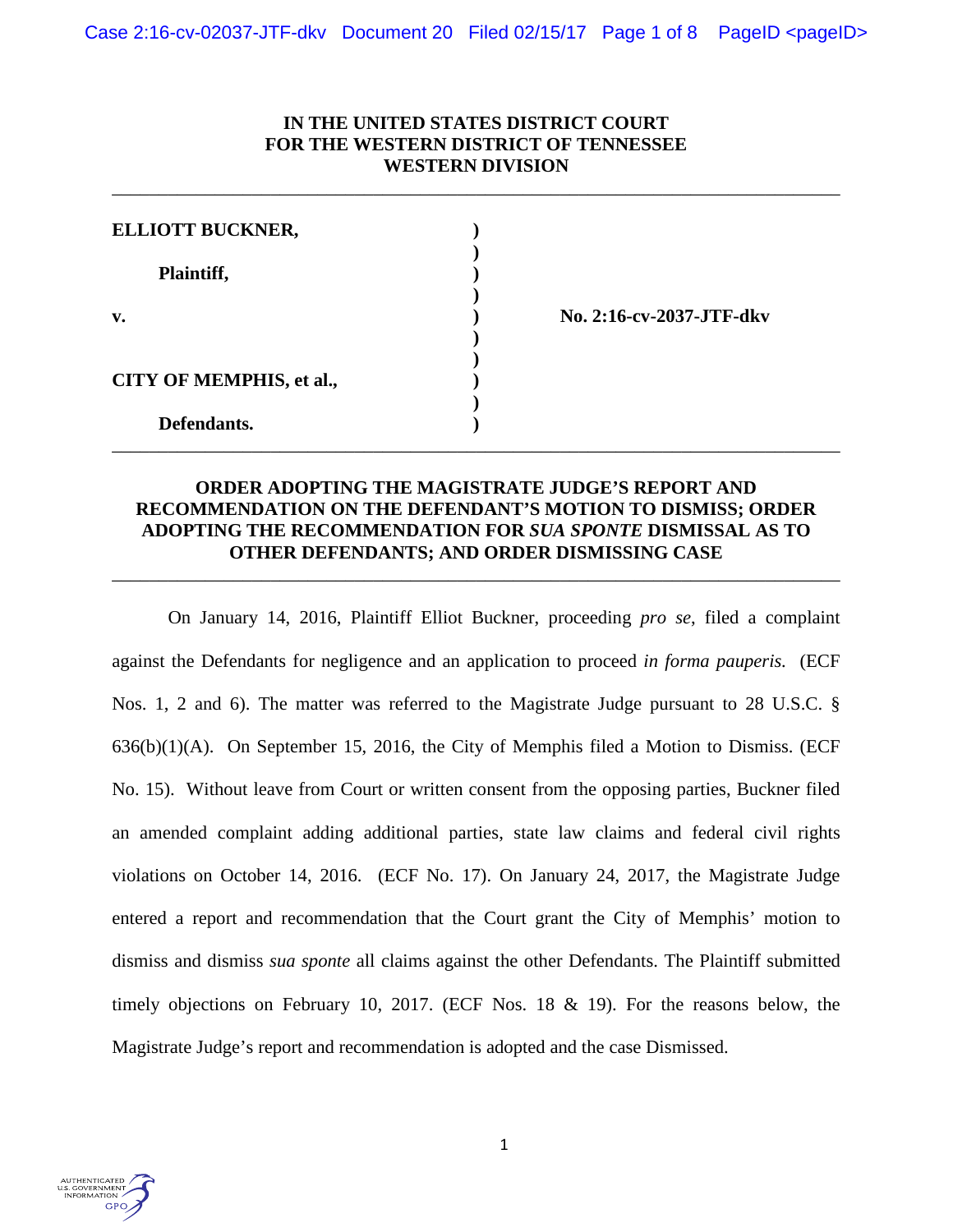# **II. LEGAL STANDARD**

 A United States District Judge may refer certain dispositive pretrial motions to a United States Magistrate Judge for submission of proposed findings of fact and conclusions of law, pursuant to 28 U.S.C. § 636(b)(1)(B) and (C); *Brown v. Wesley Quaker Maid, Inc.,* 771 F.2d 952, 957 (6th Cir. 1985). While most actions by a Magistrate Judge are reviewed for clear error, dispositive recommendations to the District Court Judge are reviewed *de novo. Thomas v. Arn*, 474 U.S. 140, 141-42 (1985). The District Judge may accept, reject, or modify, in whole or in part, the findings or recommendations made by the Magistrate Judge. See 28 U.S.C. § 636 (b)(1)(B) and (C); Fed. Rule Civ. P. 72(b); *Baker v. Peterson*, 67 Fed. App'x. 308, 311 (6th Cir. 2003).

A District Court Judge shall make a *de novo* determination of those portions of the report or specified proposed findings or recommendations to which objection is made. *Brown v. Board of Educ. of Shelby County Schools*, 47 F.Supp.3d 665, 674 (W.D. Tenn. 2014). *"*The filing of vague, general or conclusory objections does not meet the requirement of specific objections and is tantamount to a complete failure to object." *Jackson v. City of Memphis*, No. 15-2313-SHMdkv, 2015 WL 7162195, at \*1 (W.D. Tenn. Nov. 13, 2015); *Zimmerman v. Cason*, 354 F. App'x. 228, 230 (6th Cir. 2009)(internal quotations omitted). "A plaintiff's failure to file a specific objection to a magistrate judge's report or one which fails to specifically identify the issues of contention does not satisfy the requirement that an objection was filed at all." *Harper v. U.S. Dept. of Justice,* No. 2:14-cv-02998-JTF-cgc, 2015 WL 4078425 at \*1 (W.D.Tenn. July 6, 2015). *De novo* review is not required when the objections to the report and recommendation are frivolous, conclusive or general. *Mira v. Marshall*, 806 F.2d 636, 637 (6th Cir. 1986).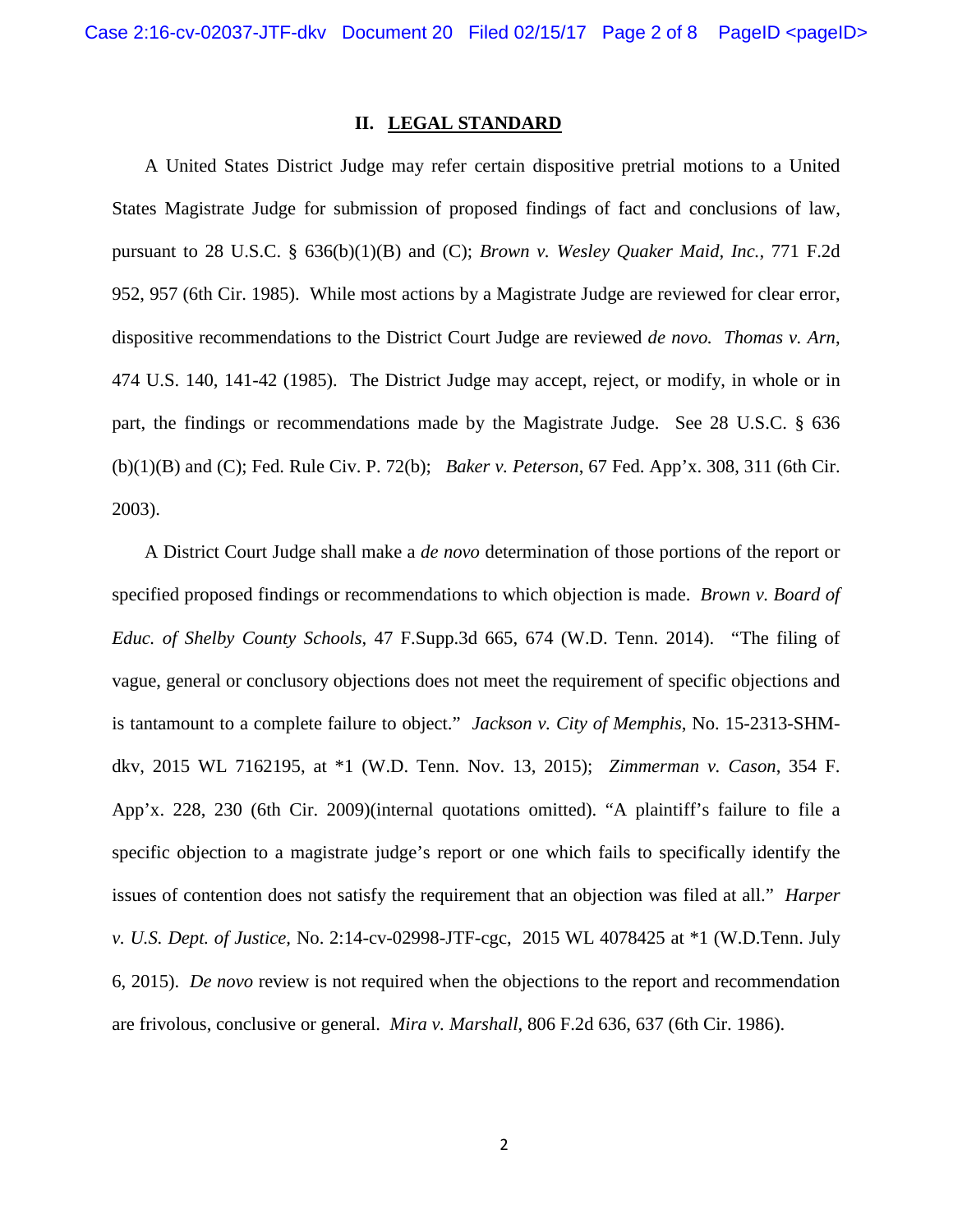## **III. FACTUAL HISTORY**

 The Magistrate Judge submitted proposed findings of fact summarizing the events leading to this action. Although the Plaintiff filed objections to the report and recommendation, he did not contest any of the Magistrate Judge's proposed findings of fact. Accordingly, the Court adopts the Magistrate Judge's proposed findings of fact as the factual findings of this case.

### **IV**. **ANALYSIS**

 The Magistrate Judge recommends that the Court grant the City's motion to dismiss because 1) under the TGTLA, the City is immune from liability resulting from discretionary functions; 2) Buckner's tort claims are barred by the one year statute of limitations; 3) the amended complaint was untimely filed, preventing consideration of the § 1983 claims; moreover the § 1983 claims are also time-barred; and 4) the claims against the other remaining Defendants, Shelby County, Premier club and the State Treasury Department, should also be dismissed as time barred. (ECF No. 18).

 Plaintiff raises the following specific objections to the Magistrate Judge's report and recommendation: 1) that his complaint was timely filed in accordance with the mail box rule; 2) the issue of immunity should have been raised by the Defendants in an answer and not in a motion to dismiss; 3) he is not raising claims against parties who are immune from the action but instead against the "insurers" and "individuals and agencies of employ;" 4) the Court should allow limited discovery before granting a dispositive motion; and 5) dismissal is inappropriate when the procedural errors can be cured. (ECF No. 19). Any remaining objections are indiscernible, conclusive and general propositions which the Court need not address. *Mira,* 806 F.2d at 637.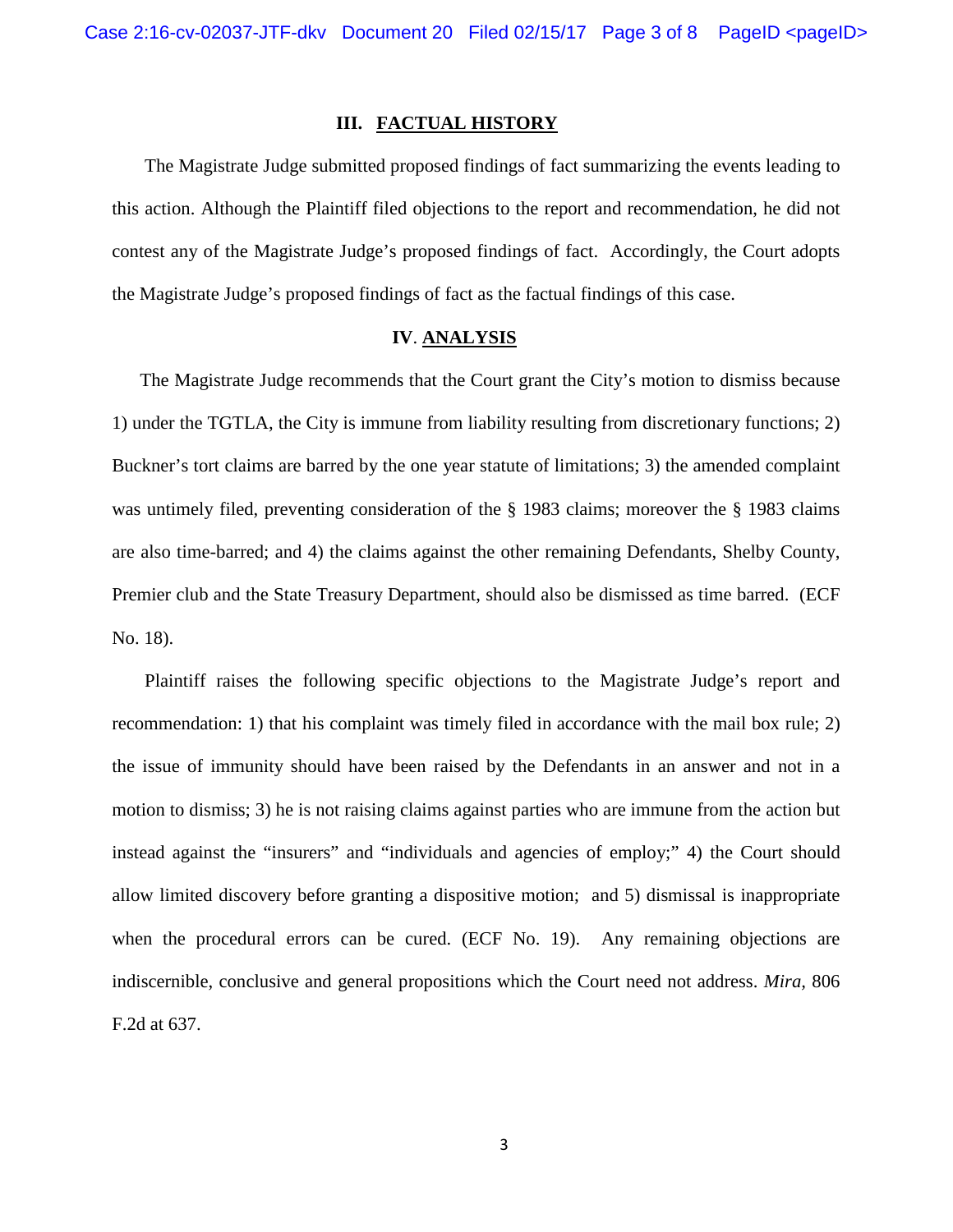# *Objection that the Action is Time-Barred*

 The Magistrate Judge noted that claims brought under the TGTLA are subject to a one year statute of limitations period. See Tenn. Code Ann. § 29-20-305(b).<sup>[1](#page-3-0)</sup> Buckner's action against the City for negligence accrued on the date of his injury at Premier Club, or June 6, 2002. Because Plaintiff did not file this action until January 14, 2016, the Magistrate Judge concluded that the tort claims against the City are time barred and should be dismissed. For the same reason, the Magistrate Judge determined that the claims against the other Defendants should also be dismissed. (ECF No. 18, pp. 5-7). The Court agrees.

 The Magistrate Judge also determined that because the Amended Complaint was untimely filed, the federal constitutional claims in Plaintiff's Amended Complaint are also time barred. Specifically, the Magistrate Judge concluded that the Amended Complaint should have been filed 24 days after the City filed its Motion to Dismiss, or by October 9, 2016, in order to be considered timely.<sup>[2](#page-3-1)</sup> The Magistrate Judge determined that because Plaintiff's Amended Complaint was received by the Clerk's office on October 14, 2016, it was untimely. (ECF No. 1, ¶2 and ECF No. 18, pp. 7-8, 10). Plaintiff objects to this finding asserting that under the mail box rule, his Amended Complaint was timely filed when it was given to the prison officials. (ECF No. 19, p. 2).

 Under the "prison mailbox rule," a *pro se* prisoner's complaint is considered filed when it is handed over to prison officials for mailing to the court. *Brand v. Motley*, 526 F.3d 921, 925 (6th Cir. 2008). The date in which the complaint is signed is the controlling date for the "handingover rule," not the district court's date stamp. *Richard v. Ray*, 290 F.3d 810, 812-13 (6th Cir.

<span id="page-3-0"></span><sup>&</sup>lt;sup>1</sup> Tenn. Code Ann. § 29-20-305, effective May 5, 2011, provides:

<sup>(</sup>b) The action must be commenced within twelve (12) months after the cause of

<span id="page-3-1"></span>action arises.<br><sup>2</sup> The time was based on adding 21 days to the date the motion to dismiss was filed and mailed to Plaintiff, or September 15, 2016, with an additional three (3) days for mailing under Fed. R. Civ. P. 15 (a)(1)(B).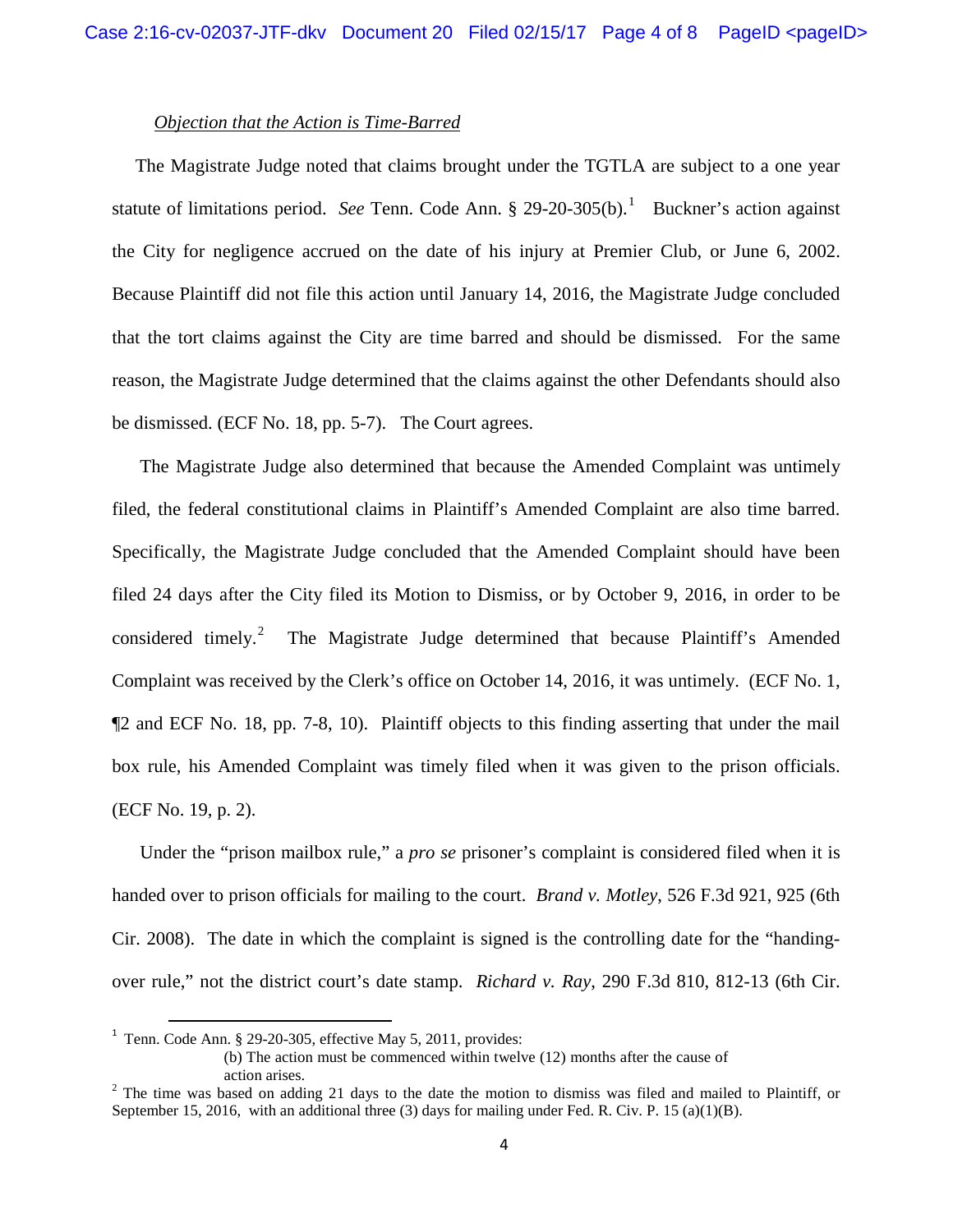2002)(*per curiam*) and *Goins v. Saunders*, 206 Fed. Appx. 497, 498 n.1 (6th Cir. 2006)(*per curiam*). Plaintiff's Amended Complaint was signed, and considered filed, on September 26, 2016. (ECF No. 17, p. 16). Thus, the Amended Complaint was timely filed. Therefore, Plaintiff's objection in this regard is Granted.

 Now that the Court has concluded that Plaintiff's Amended Complaint was timely filed *albeit* without leave, the Court will examine whether Plaintiff's § 1983 claims were timely asserted. Because Congress did not establish a limitations period for civil rights actions under 42 U.S.C. § 1983, courts defer to the analogous state statute of limitations. For civil rights claims in Tennessee, courts apply the one year statute of limitations in Tenn. Code Ann. § 28-3-104(a)(3). Similar to the state tort claims, Plaintiff's § 1983 claims must have been filed within one year from the date that his action accrued. *Merriweather v. City of Memphis*, 107 F.3d 396, 398 (6th Cir. 1998). Plaintiff's claims accrued, and the one year statute began to run, when he knew or should have reason to know of the injury underlying his claims. In this case, the date in which Plaintiff was injured at the Premier club, or June 6, 2002, was the date his § 1983 action accrued. Even if the Amended Complaint was timely filed after the Defendant's motion to dismiss, the federal civil rights claims are barred as untimely. They too must have been raised by June 6, 2003, in order to be heard by the Court. Therefore, the Court agrees with the Magistrate Judge's determination that Plaintiff's § 1983 claims are time barred.

#### *Objection to the Immunity Defense*

 The Magistrate Judge recommends dismissal of the complaint because the City of Memphis is immune from suit under Tenn. Code Ann.  $\S$  29-20-205 *et seq.*, the TGTLA.<sup>[3](#page-4-0)</sup> The Magistrate

<span id="page-4-0"></span><sup>&</sup>lt;sup>3</sup> The Magistrate Judge reasoned that the City of Memphis Claims Department and the City of Memphis Risk Management Department are sub-units of the City of Memphis and excluded these parties as separate and improperly named Defendants. The Court agrees. *Sargent v. City of Toledo Police Dept*., 150 Fed. Appx, 470, 475 (6th Cir. 2005) and *Nance v. Wayne Co*., 1:08-cv-0043, 2009 WL 3245399, at \*5 (M.D. Tenn. Oct. 2, 2009).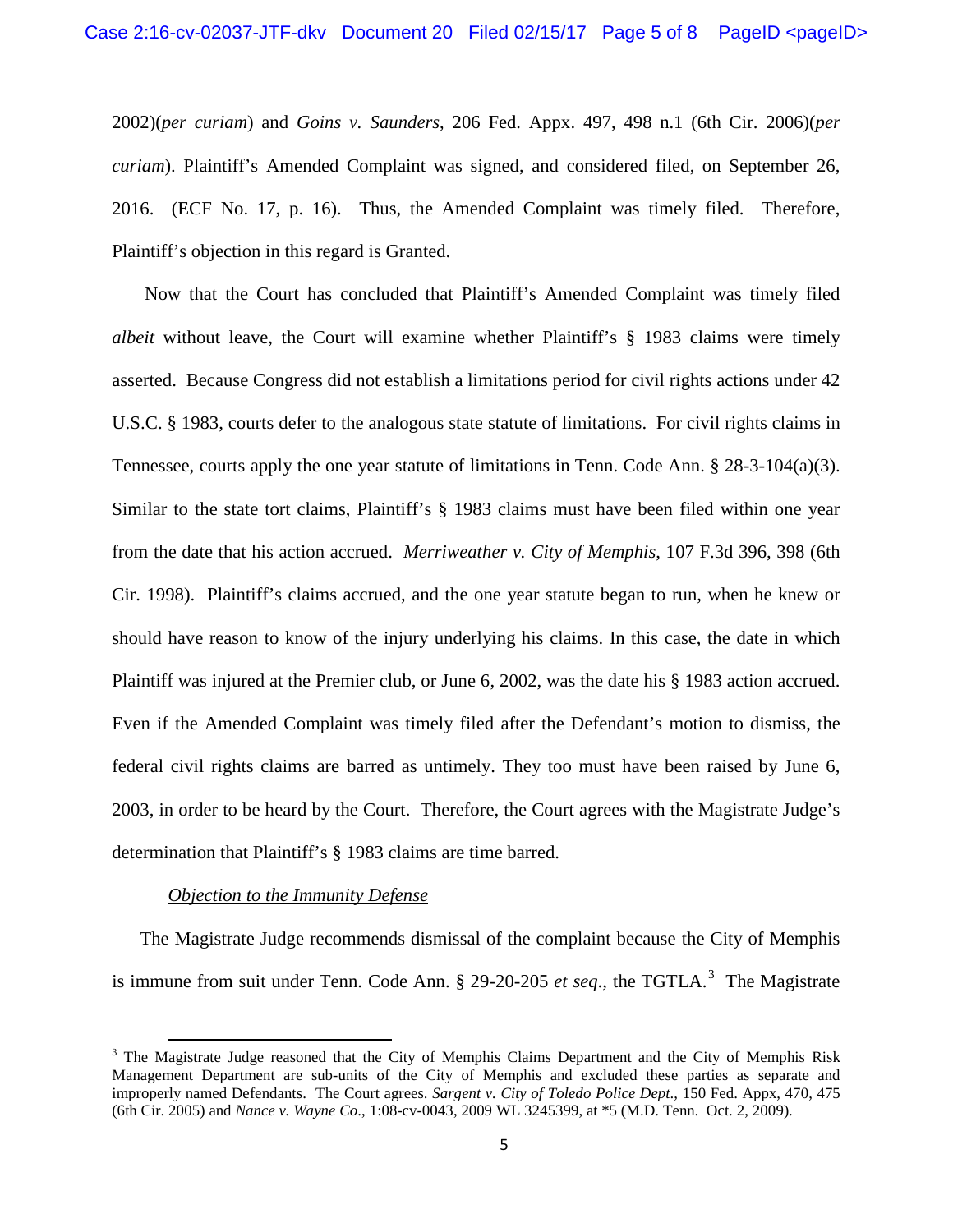Judge stated that the City's decision to allow Premier nightclub to remain open or alternatively, its failure to close the business, is a discretionary function for which the TGTLA provides absolute immunity*. See* Tenn. Code Ann. § 29-20-205(3). Although unclear, Plaintiff seems to object to the finding that his action is against the City, which enjoys immunity. He suggests instead that the suit is against the City's insurer, its employees and agents for failure to pay his claims for injuries resulting from the City's alleged negligence.<sup>[4](#page-5-0)</sup> (ECF No. 18, p. 6 & ECF No. 19, pp. 4-5). This objection is without merit.

Plaintiff names as Defendants, departments within the city government to which he filed insurance claims. He also attaches to his complaint, a grievance filed with the State of Tennessee, Department of Insurance wherein he alleges that the City failed to provide him insurance information or to process his claims. (ECF No. 1-1, pp. 3-4). As noted by the Magistrate Judge, any action against governmental departments is an action against the City. Again, the City is immune from suits for negligence under the TGLTA. *Dillingham v. Millsaps*, 809 F.Supp.2d 820, 853 (E.D. Tenn. Aug. 10, 2011).

#### *Objection that Immunity Defense Was Not Properly Pled in the Answer*

 Plaintiff contends that the Defendants improperly pled the immunity defense in a motion to dismiss rather than in its answer to his complaint. (ECF No. 19, pp. 2, 4). A motion to dismiss may be premised on an affirmative defense if the plaintiff's own allegations show that a defense exists that legally defeats the claim for relief. *See* Fed. R. Civ. P. 8 (c); *Riverview Health Inst.*, *LLC v. Med. Mut.of Ohio*, 601 F.3d 505, 512 (6th Cir. 2010); *Marsh v. Genentech, Inc.,* 693 F.3d 546, 554-55 (6th Cir. 2012). Where facts establishing the affirmative defense are apparent on the

<span id="page-5-0"></span> <sup>4</sup> The Plaintiff names the City of Memphis Claims and Risk Management Department and the State Treasury Department as failing to process or pay claims he submitted for his injuries resulting from the shooting at the Premier club.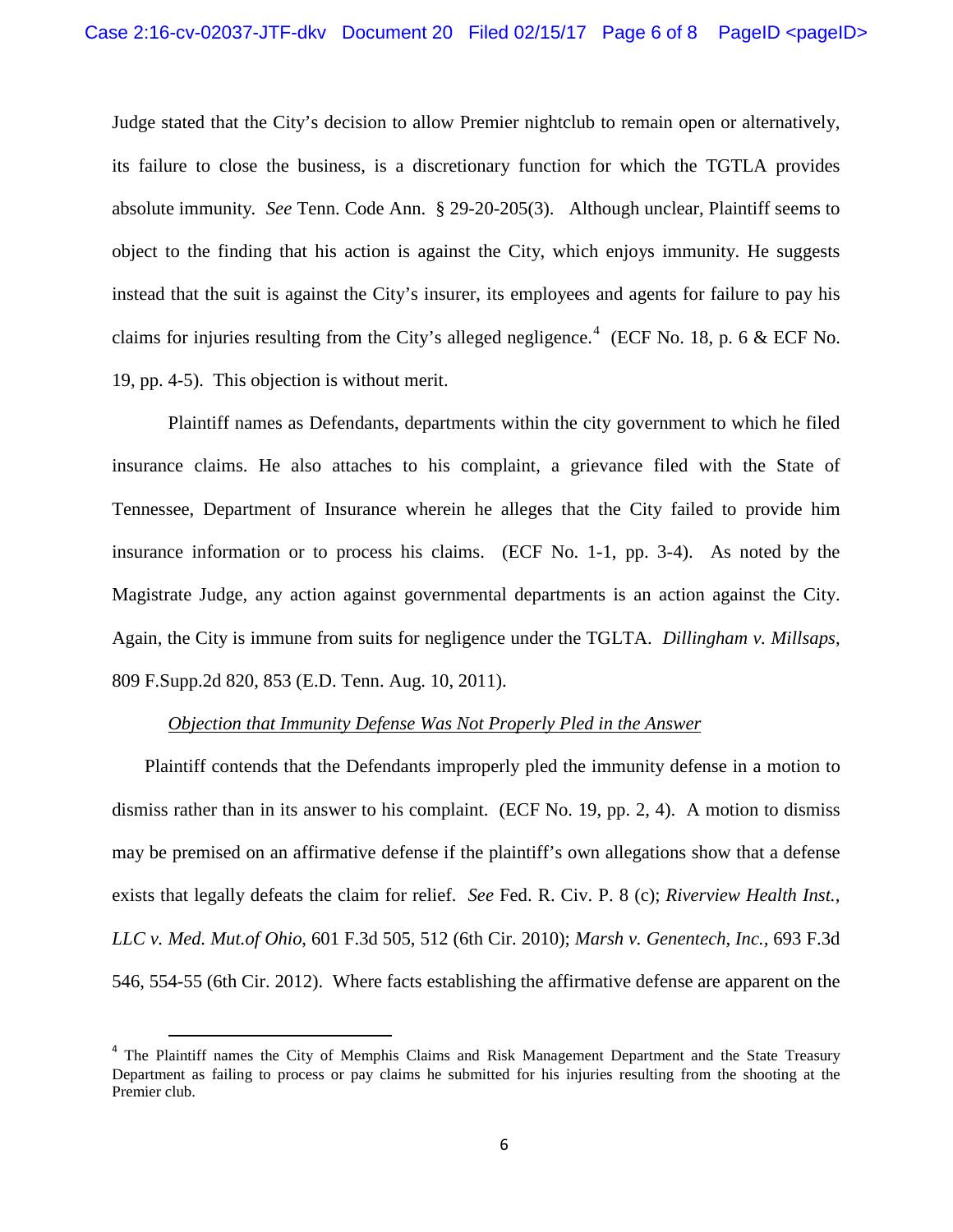face of the complaint, a defendant may raise the defense within a motion to dismiss. *Murphy v*. *Shelby County, Tenn*., No. 2:13-cv-02355-JPM-tmp, 2013 WL 3972652, at \*2 (W.D. Tenn. July 31, 2013). "The defense of limitations is the affirmative defense most likely to be established by the uncontroverted facts in the complaint." 5 Charles Alan Wright and Arthur R. Miller, *Federal Practice & Procedure*: Civil § 1277 (3d ed. 2014). This objection is overruled.

## *Procedural Error Objection*

 Similarly, Plaintiff's objection that the case should not be dismissed for procedural errors is without merit. (ECF No. 19, p. 4). Dismissal of this case is based on statutory filing limitations and municipal immunity that shields the City from liability. These substantive reasons are more than mere procedural technicalities and fully justify dismissal. Therefore, this objection is also overruled.

## *Objection that Discovery Should be Allowed*

 Plaintiff asserts that the Magistrate Judge treated the Defendant's motion to dismiss as a motion for summary judgment. As such, Plaintiff objects to the recommendation that the case be dismissed without allowing the parties time for limited discovery. (ECF No. 19, pp. 3, 5, 7).

 The Magistrate Judge ruled that the matter could not proceed for two prevailing reasons, the City has absolute immunity under the TGTLA and Plaintiff's negligence and 42 U.S.C. § 1983 claims are all time-barred. If the allegations in the complaint affirmatively show that relief is barred by the applicable statute of limitations, the complaint is subject to dismissal for failure to state a claim. *Cataldo v. U.S. Steel Corp*., 676 F.3d 542, 547 (6th Cir. 2012). Because Plaintiff's negligence and § 1983 claims are time barred, the complaint is subject to dismissal under Rule 12(b)(6) for failure to state a claim for which relief may be granted. Therefore, this objection is also overruled.